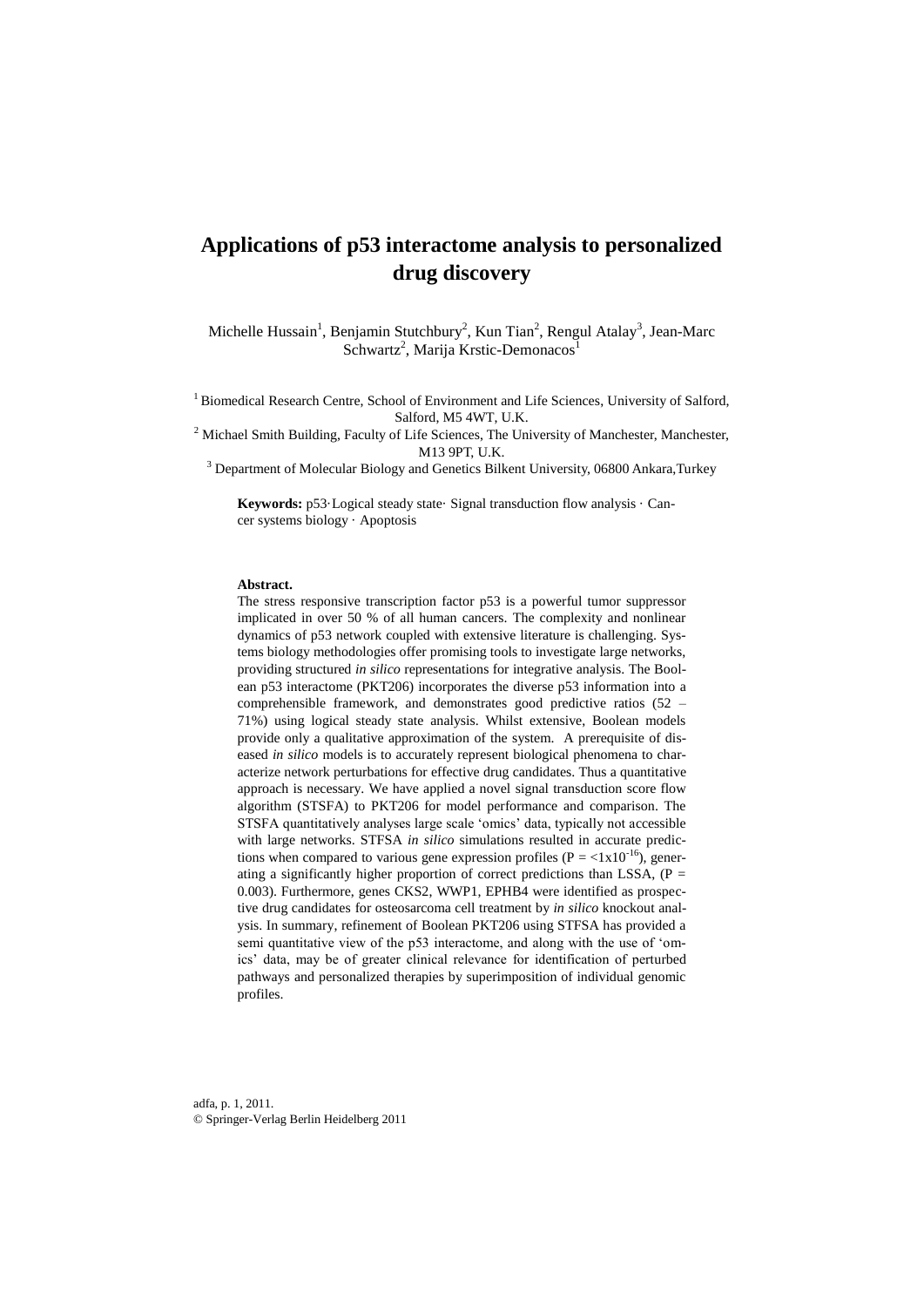## **1 Introduction**

The stress responsive transcription factor p53 is a powerful tumor suppressor, and as such termed the guardian of the genome [1]. Since its discovery [2] the complexity of p53functions has unraveled with more than 70,000 publications to date describing several hundred p53 responsive genes [3]. Its significance is highlighted with over 50 % of all human tumors comprising p53 gene mutations or defects within its regulatory pathways [4]. In response to genotoxic and non-genotoxic stresses of DNA damage, hypoxia, and oncogenic activation [5], stabilized p53 transcriptionally regulates a plethora of downstream responsive genes via complex mechanisms [6], initiating antiproliferative programs of cellular senescence, apoptosis and cell cycle arrest. The non-linear, synchronous dynamics displayed within the p53 network coupled with vast literature base makes it a challenging system to a greater understanding of p53 signaling pathways in tumor progression. Traditional reductionist methodologies fail to capture such disease dynamics [7]. A systems approach however, integrates diverse biological information into a coherent framework. Computational representations allow for amalgamation of molecular interactions into consistent depictions for *in silico* simulations to dissect biological systems. Biochemical networks of different mathematical complexities have been described which incorporate qualitative and quantitative kinetic and stochastic models [8, 9, 10], in an effort to represent dynamic biological systems. The Boolean p53 model designated PKT206 incorporates the extensive p53 signaling dynamics of DNA damage inducible pathways into a comprehensible network. The model considers 738 interactions of inhibition and activation between 206 nodes, with p53 as network hub, a DNA damage input of cellular stress, and outputs of cellular senescence and apoptosis [11]. Analyzed by logical steady state analysis (LSSA)[12], PKT206 predictions were validated with microarray profiles of human osteosarcoma U20S p53 +/+ and SaOS2 p53 -/- cells under DNA damaging conditions and HTC116 p53 wildtype and null colon cancer cell lines. Boolean models utilize directed graphs where nodes represent genes and edges their interactions [13]. Although informative, Boolean models are simplified and qualitative, providing only an approximate representation of the system [11, 12, 14]. Thus, these models are limited in their ability to truly depict biological phenomena. Higher predictive values are a prerequisite to accurately represent the system, to characterize network perturbations for effective drug candidates and clinical relevance [15]. Therefore, a quantitative approach is required to refine PKT206 towards a more robust model.

A novel signal transduction score flow algorithm (STFSA) has demonstrated good correlation with experimental transcriptome data and accurately predicts *in silico* multiple gene knockouts [16]. It quantitatively evaluates biological activities of a cyclic cellular network, and stimulates cell signaling flow on cyclic pathway topology. STFSA utilizes large scale 'omics' data to assign dynamic gene scores throughout the network from source nodes to final cellular processes for pathway analysis. Moreover, it incorporates crucial topological signaling information such as feedback cycles and protein node stoichiometry. As such, we have applied the STFSA to the PKT206 p53 interactome to enable quantitative analysis and improve model performance.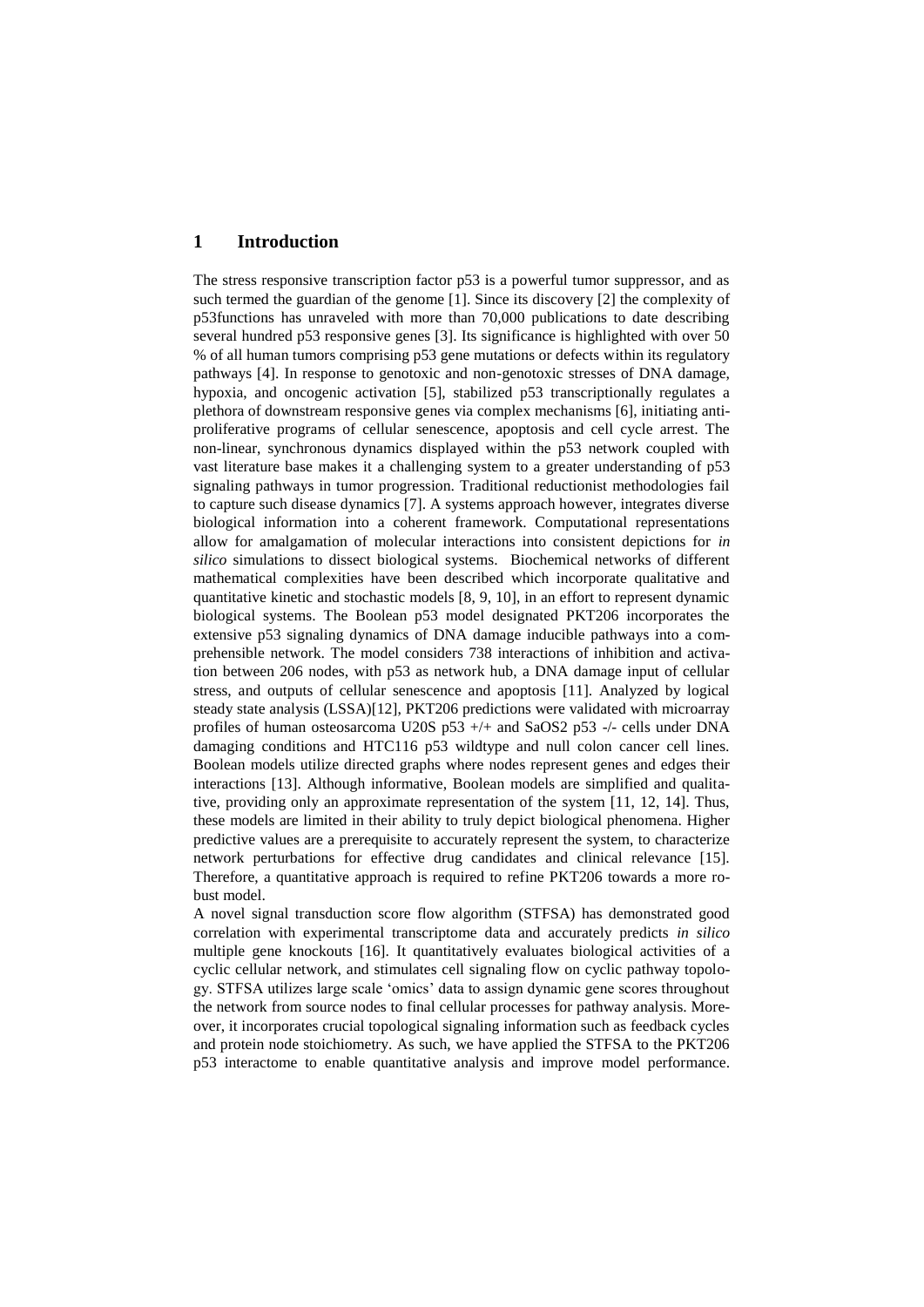Analysis of predictions between both models was also undertaken using transcriptome data as previously described [11]. Furthermore, *in silico* knock out of anti - apoptotic hub nodes in osteosarcoma cell lines was investigated to identify candidate drug targets arising from pathway perturbations.

## **2 Material and methods**

#### **2.1 PKT206 p53 interactome and STFSA attributes**

Original construction and analysis of the PKT206 p53 interactome is described in detail elsewhere [11]. STSFA utilizes transcriptome data (ChIP-Seq and/or microarray) for node score generation, and was provided as a Cytoscape plugin for versions above 2.7 [16]. Node and edge attributes were assigned to the network in accordance with [16], and imported into Cytoscape (v.3.0.2). For further investigation, gene expression profiles of HTC116 p53 null and wildtype colon cancer cell lines were also analyzed from GSE10795 and [11, 17]. To overcome high background noise typically associated with microarray data [18], the median score of each gene in the network was taken as its expression value. Expression scores generated from microarray data were imported in a 3 tab-delimited .txt file, in accordance with [11]. However, as PKT206 comprises an extremely high number of nodes downstream to p53 (n=154), scores traversed to these were low and often negative. This would suggest that p53 has little influence on its downstream target nodes, when in reality it is the hub of the network. To overcome this,  $log_2$  microarray scores were scaled up by a factor of 100. For HTC116 data, expression scores were low, and as such raw microarray scores were additionally scaled up by the same factor. This allowed for an increased score in p53 for downstream signals, whilst leaving network ratios of edge and nodes unaffected.

## **2.2 Genome wide analysis of the predictive strength of the STFSA p53 interactome**

To evaluate the predictive strength of the STFSA network on a genome wide level*, in silico* predictions of the score flow algorithm were generated and compared to experimental gene expression profiles. For simulation of the DNA damage effect, the DNA damage node was assigned an initial score, and node type attributes modified from 'map' to 'gene'. For the control microarray data, a DNA damage node was added, using the initial experimental score of DNA damage. To ensure this value was neither too high or low, the mean of all other input  $\log_2$  expression values within control data was taken as the score. For *in silico* simulation of SaOS2 p53 -/-cells, the p53 node was deleted and the STFSA run using default U2OS untreated microarray data. Comparisons constructed between experimental and *in silico* simulations are described in Table 1.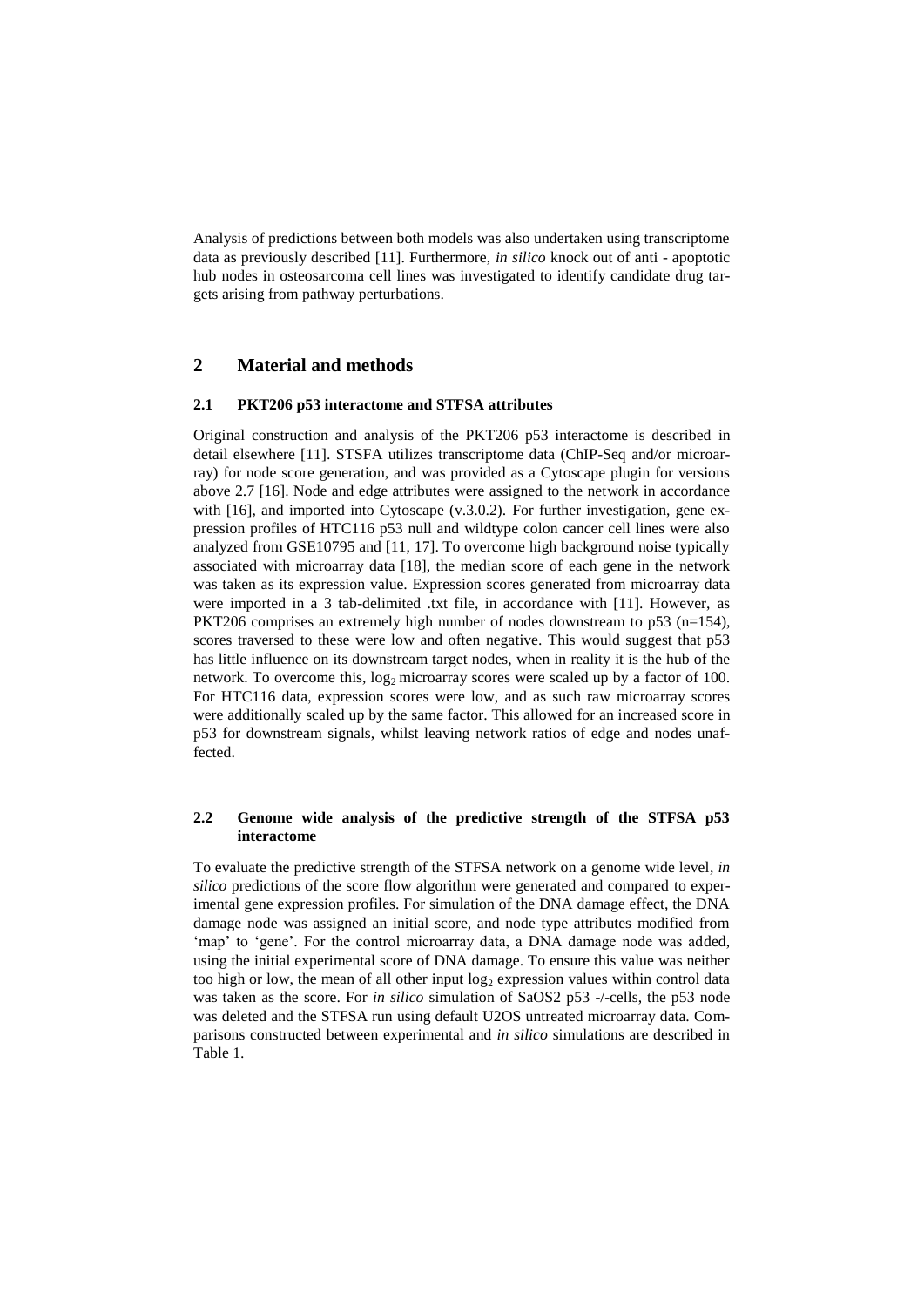| Microarray data                       | <b>Experiment source</b>               | <b>Experiment target</b>        | <b>Simulation</b>                                   |  |
|---------------------------------------|----------------------------------------|---------------------------------|-----------------------------------------------------|--|
| SaOS2, $p53 / and$                    | U <sub>2</sub> OS under                | SaOS2 under                     | p53 wt DNA damage on vs                             |  |
| U2OS, $p53'$                          | DNA damage                             | DNA damage                      | p53 null DNA damage on                              |  |
|                                       | U2OS no DNA                            | SaOS <sub>2</sub> no DNA        | p53 wt DNA damage off                               |  |
|                                       | damage                                 | damage                          | vs p53 null DNA damage off                          |  |
|                                       | U2OS no DNA                            | U2OS under DNA                  | p53 wt DNA damage off                               |  |
|                                       | damage                                 | damage                          | vs p53 wt DNA damage on                             |  |
|                                       | SaOS2 no DNA                           | SaOS2 under                     | p53 null DNA damage off                             |  |
|                                       | damage                                 | DNA damage                      | vs p53 null DNA damage on                           |  |
|                                       | U <sub>2</sub> OS no DNA               | SaOS2 under                     | p53 wt DNA damage off                               |  |
|                                       | damage                                 | DNA damage                      | vs p53 null DNA damage on                           |  |
|                                       | U2OS under DNA                         | SaOS2 no DNA                    | p53 wt DNA damage on vs                             |  |
|                                       | damage                                 | damage                          | p53 null DNA damage off                             |  |
| $HTC116$ , $p53$ -/- and<br>$p53 +/+$ | HTC116 p53<br>$+/+$ no DNA dam-<br>age | HTC116 p53 -/-<br>no DNA damage | p53 wt DNA damage off<br>vs p53 null DNA damage off |  |

**Table 1.** STFSA i*n silico* simulations constructed from microarray profiles to test the predictive strength of the model against experimental data

STFSA *in silico* simulations were performed as in LSSA using the same omics profiles to mimic experimental conditions of gene activity within the network. Comparison of both algorithms were also analysed. wt = wild type.  $p53 -$  = knockout.

## **2.3 STSFA score fold change analysis**

The  $log_{10}$  fold change (FC) in the STSFA scores between experimental and simulated data was calculated for each node (n=204), defined by the equation:

$$
FC(i) = M1(i) / M2 (i)
$$
 (1)

Where M1(i) is the median of expression values in the target condition and, M2 (i) the median of expression values in the source condition. Threshold values,  $(\theta)$  were applied to normalize expression profile distributions [19], using mean value (x) and standard deviation (σ) of the log<sub>10</sub> FC scores, of (θmax and θmin), defined as:

$$
\theta_{\text{max}} = x + \sigma
$$
  
\n
$$
\theta_{\text{min}} = x - \sigma.
$$
\n(2)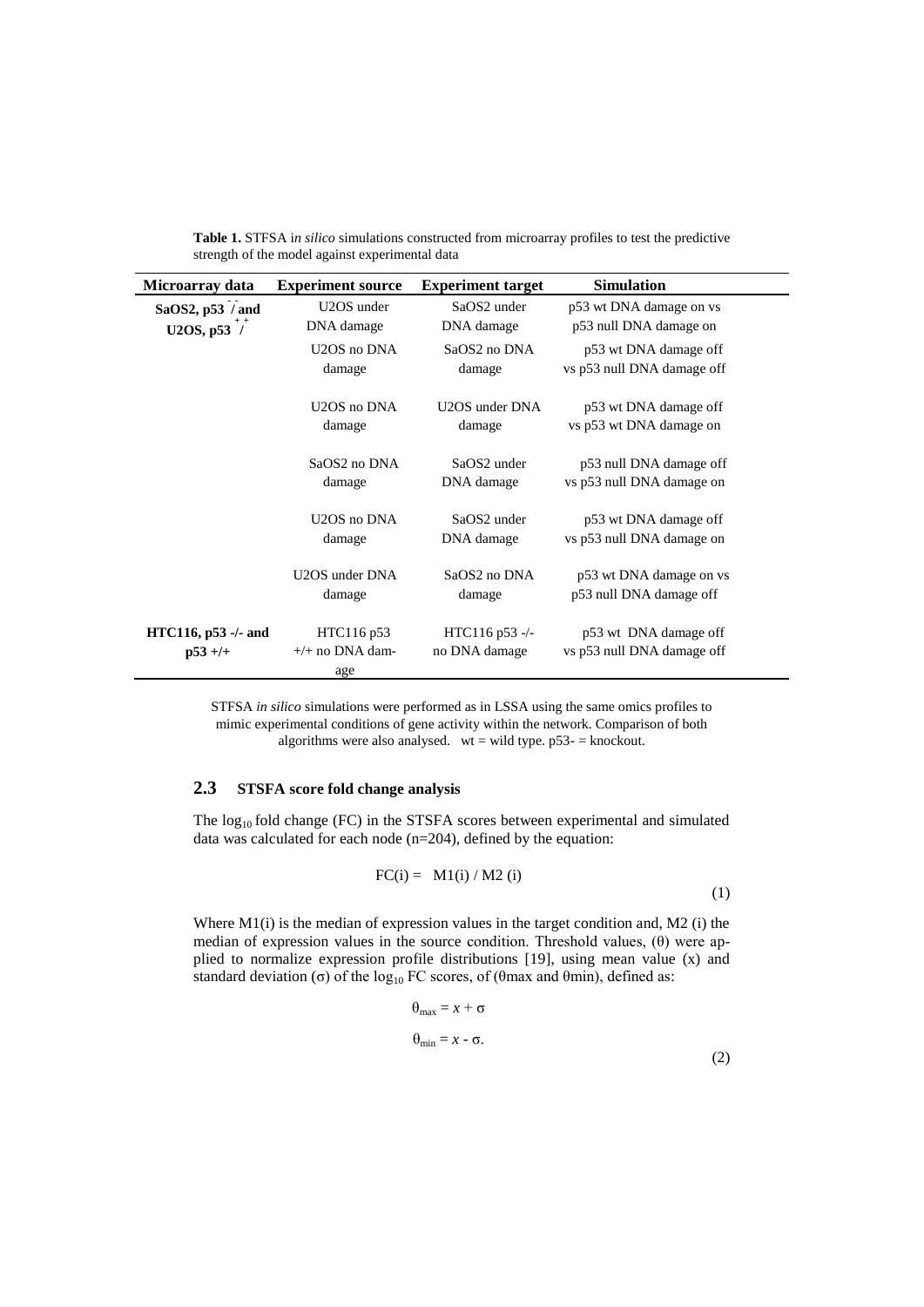Gene activity was further determined, where:

Log<sub>10</sub> FC > 
$$
x + \sigma
$$
 means upregulated  
Log<sub>10</sub> FC  $\langle x - \sigma$  means downregulated  
-\nσ  $\langle = \log_{10} FC \langle = + \sigma$  means no change\n(3)

For comparison of both datasets and model evaluation, changes in each gene response between experimental and simulated conditions were analyzed using a similar approach previously described [20]. Predicted changes of gene activity may be described by a variable  $E_{mod}$  of 3 states (upregulated, downregulated, no change), differences between experimental and predicted simulations were defined as  $(E_{mod} - E_{\text{exp}})$ , where a correct prediction was defined as experimental and simulated outcomes both the same, a small error prediction being one outcome of 'no change' and the other 'up or downregulated' and a large error prediction as one outcome 'upregulated' and the other 'downregulated'. Frequency distribution between experimental and simulated data, and significance of comparison between LSSA and STSFA (Unpaired T Test) were undertaken using GraphPad Prism 6.

#### **2.4 Determination of incorrect genes**

For each condition (Table 1), any genes classified as 'small error prediction' or 'large error prediction' were ranked based upon the number of times a response was incorrectly predicted. A small or large error was assigned a score of 1, or 2 respectively. For example, a large error prediction in three conditions, and a small error in one condition, would result in a total score of 7. A threshold of 4 was defined for the response of a gene being consistently incorrectly predicted. To achieve this, a gene must receive a small error prediction in at least 4 simulations, or a large error more than once, or a large error and 2 small error predictions. This indicates that effects of experimental conditions on gene activity are incorrectly predicted within the network.

## **2.5** *In silico* **knock out analysis of anti-apoptotic nodes**

Potential therapeutic target was defined as a gene whose deletion from the network would result in a significant increase in apoptosis activity score, with minimal effects on the rest of the network. Knock out simulations of potent anti-apoptotic genes was performed by their *in silico* deletion and compared against default U20S untreated gene expression dataset for analysis of network perturbations.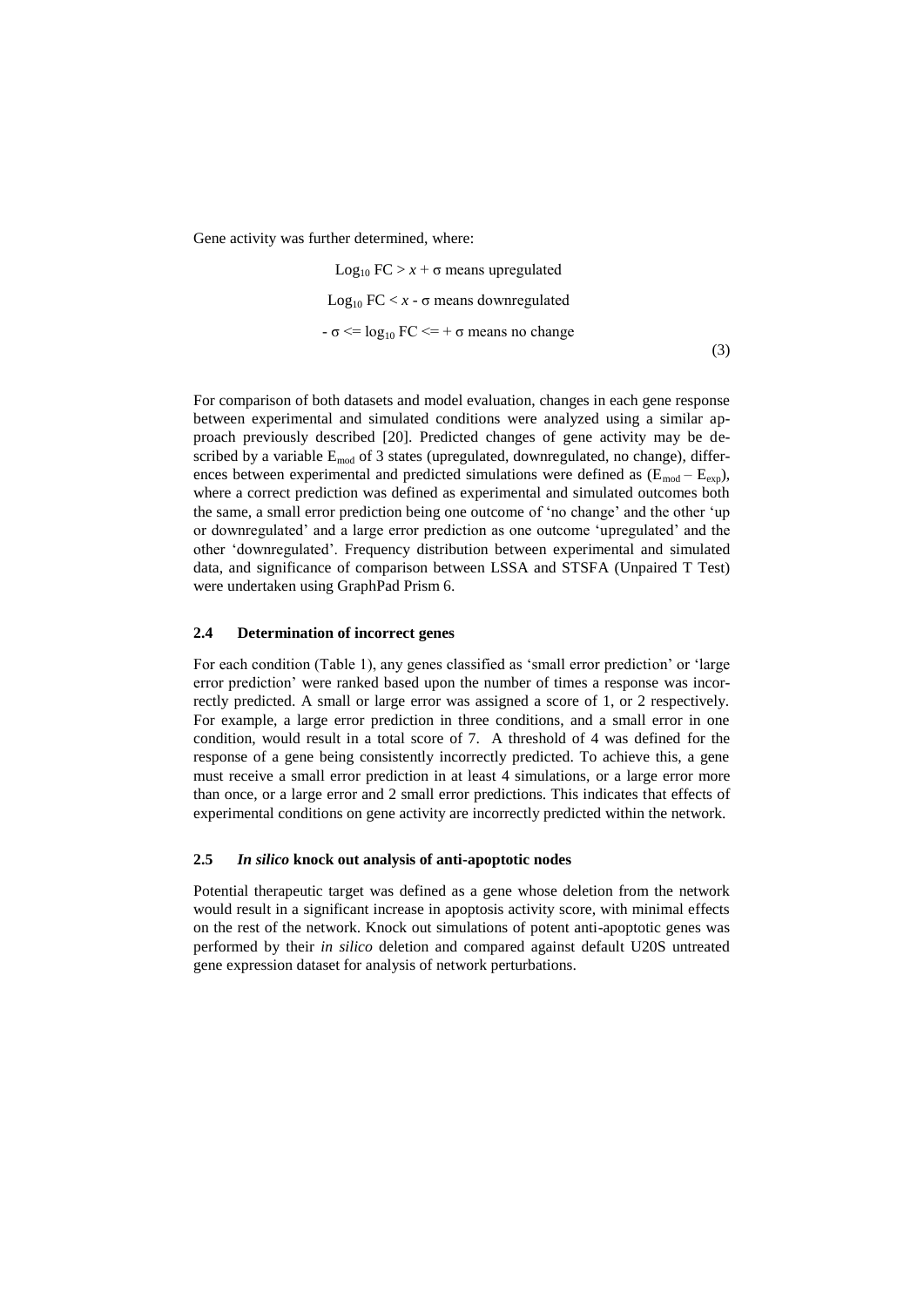## **3 Results**

damage off

damage off

DNA damage off

p53 null DNA damage on vs p53 null DNA

p53 wt DNA damage on vs p53 null DNA

HTC116 p53 wt DNA damage off vs p53 null

To validate the STSFA network, the  $log_{10}$  FC in gene expression scores, given in material and methods section, equation (1), between experimental and *in silico* conditions for each simulation (Table 1), were calculated and defined by the thresholds given in equation (2) for each comparison (Fig. 1). The STFSA model accurately predicted gene activity changes between both conditions of DNA damage and p53 knockout tests simulations for the majority of genes, with correct predictions made for 73 to 77 % of the genes (P=<1x10- 16) (Table 2). Considering this accuracy, comparison against the Boolean model performance and prediction was further evaluated. Distributions of correct, small error and large error predictions were compared across all conditions (Fig. 2A). The STFSA consistently demonstrated a higher mean proportion (76%) of correct predictions when compared to LSSA (61%) in U20S p53  $+/+$ and SaOS2 p53 -/- simulations (P  $<$  0.005) (Fig. 2B). Similar results were observed for HTC116 p53 wild-type and null cell lines in the absence of DNA damage. For every condition, the proportion of correct predictions was significantly higher than would be expected if random data were used ( $P < 1x10^{-16}$ ). Taken together, these results demonstrate the STSFA can accurately predict gene activity changes between transcriptome data and *in silico* simulations. Moreover, the STFSA model is consistently more accurate than the logical p53 model providing a semi quantitative representation of PKT206.

| omanon compares to microarta, cata (percentage namocro rounded to the nearest whor<br>number) |                   |             |             |                      |  |
|-----------------------------------------------------------------------------------------------|-------------------|-------------|-------------|----------------------|--|
|                                                                                               | <b>Prediction</b> |             |             |                      |  |
| <b>Simulation</b>                                                                             | True              | Small error | Large error | P value              |  |
| p53 wt DNA damage off vs p53 wt DNA<br>damage on                                              | 159 (77%)         | 44 (21%)    | 4(2%)       | $\langle 1x10^{-16}$ |  |
| p53 wt DNA damage on vs p53 null DNA<br>damage on                                             | 158 (77%)         | 47 (22%)    | $2(1\%)$    | $< 1x10^{-16}$       |  |
| p53 wt DNA damage off vs p53 null DNA<br>damage off                                           | 158 (77%)         | 43 (20%)    | 6(3%)       | $< 1x10^{-16}$       |  |
| p53 wt DNA damage off vs p53 null DNA<br>damage on                                            | 152 (73.5%)       | 52 (25%)    | $3(1.5\%)$  | $< 1x10^{-16}$       |  |

49 (24%)

2 (1%)

 $<1x10^{-16}$ 

 $<1x10^{-16}$ 

2 (1%)

35 (17%)

137 (79%) 32 (19%) 3 (2%)  $\langle 1x10^{-16} \rangle$ 

**Table 2.** Distribution of all predictions made by the STFSA p53 model for each *in silico* simulation compared to microarray data (percentage numbers rounded to the nearest whole

Model predictive performance was evaluated with various expression profiles. Gene activity changes between experimental and simulated conditions were analyzed using the approach given in (3).

156 (75%)

170 (82%)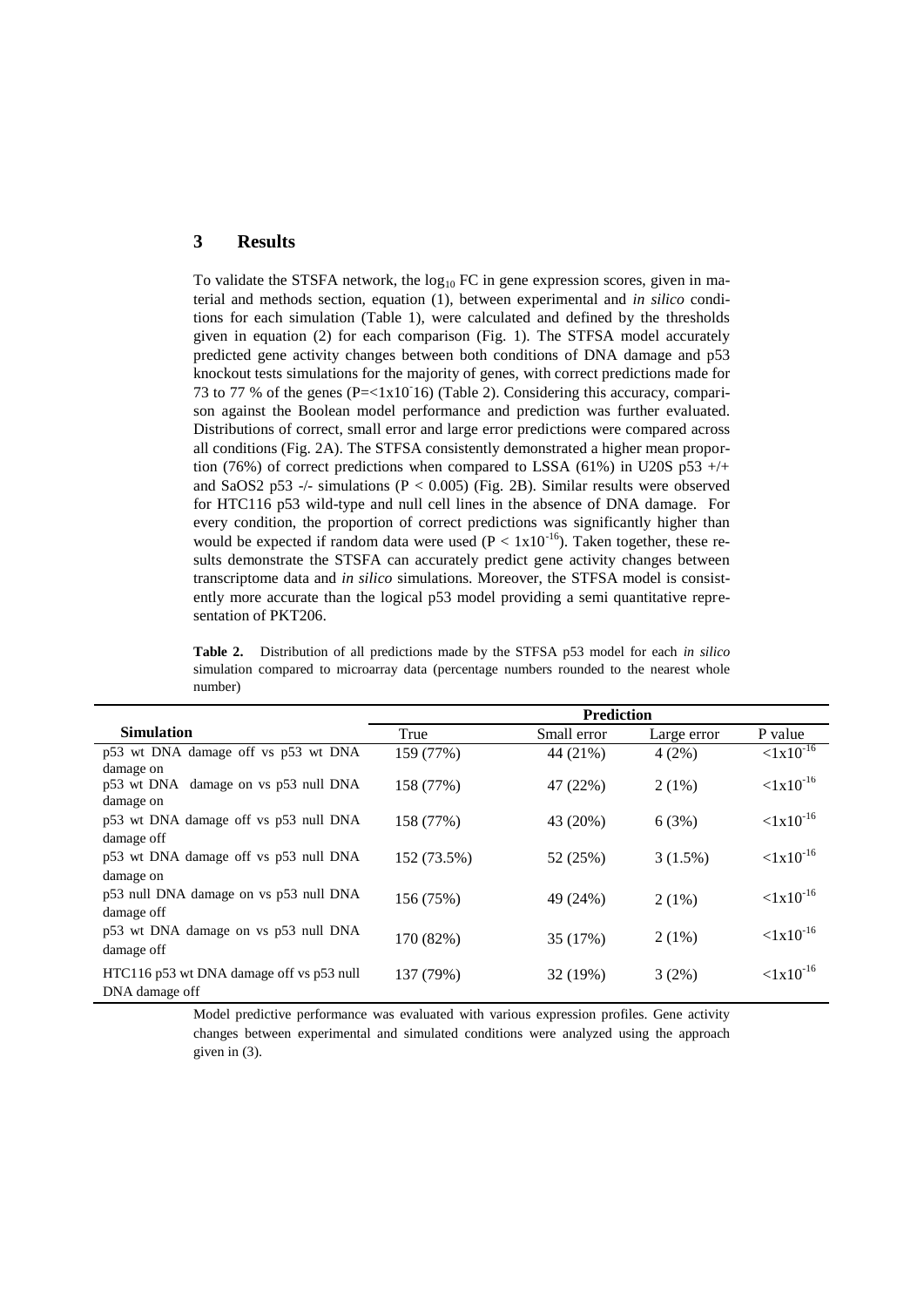

Fig. 1. Frequency distribution graphs of the log<sub>10</sub> fold change in STSFA gene activity scores, for each comparison between experimental and simulated conditions. Two thresholds are shown for each condition,  $x$ -  $\sigma$  (blue bars) and  $x + \sigma$  (red bars) given in (1). Genes whose  $log_{10}$  FC of gene activity score fell between these were classified as 'no change', those above and below threshold values were 'upregulated' or 'downregulated', respectively. A) p53 null DNA damage on vs p53 null DNA damage off. B) p53 wt DNA damage off vs p53 null DNA damage off. C) p53 wt DNA damage on vs p53 null DNA damage on. D) p53 wt DNA damage on vs p53 wt DNA damage off. Other data not shown.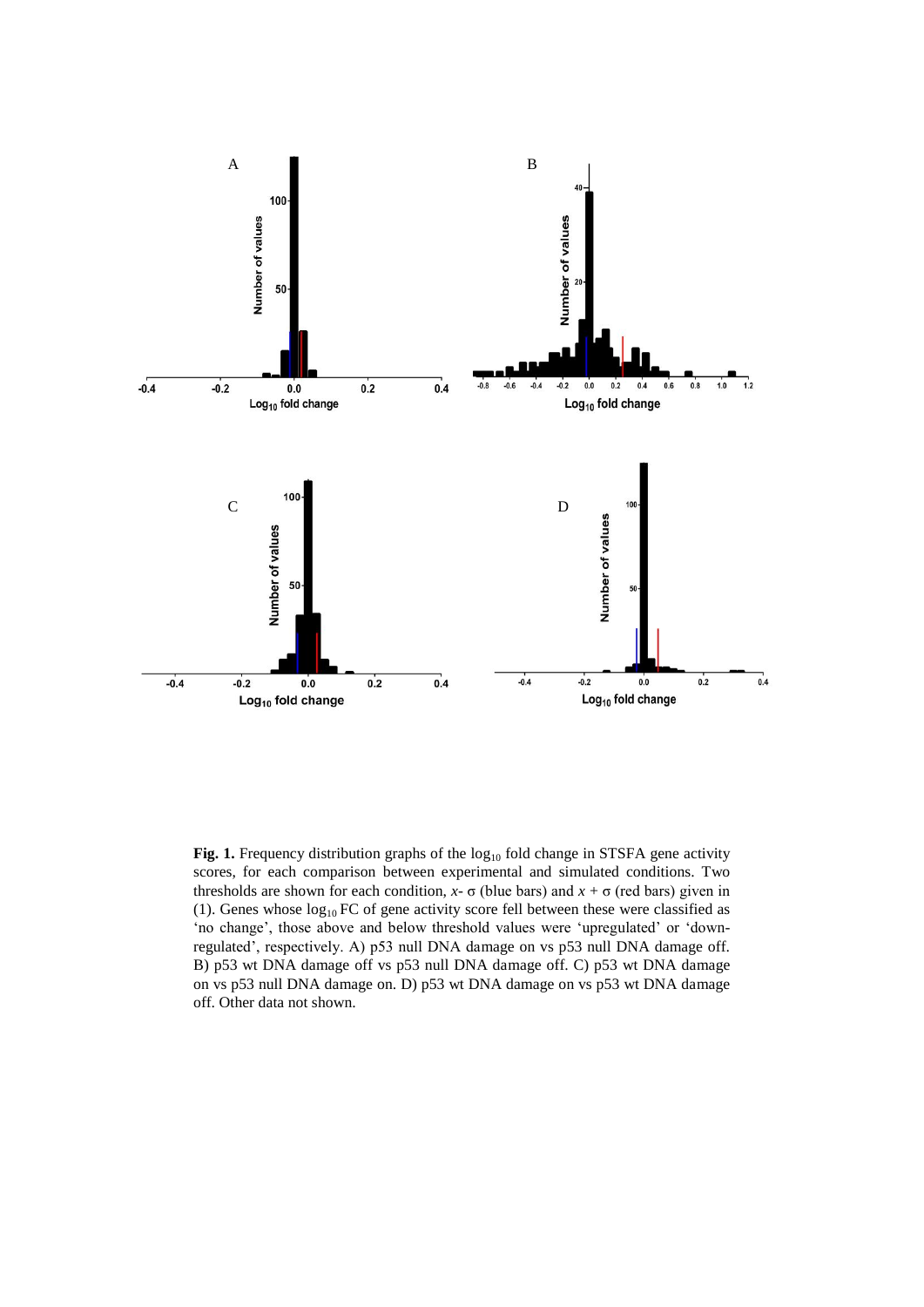

Fig. 2. The STSFA p53 network model is able to correctly predict the response to DNA damage and p53 knockout and is more accurate than LSSA. **A)** The distribution of all predictions made in each simulation between STFSA and LSSA, defined by the  $x \pm \sigma$  threshold. (DD) DNA damage. **B)** Comparison of mean percentage of correct predictions for each PKT206 SaOS2 p53  $\dot{\phantom{1}}$  and U20S p53  $^{\dot{\phantom{1}}+\dot{\phantom{1}}+\dot{\phantom{1}}+\dot{\phantom{1}}+\dot{\phantom{1}}+\dot{\phantom{1}}+\dot{\phantom{1}}+\dot{\phantom{1}}+\dot{\phantom{1}}+\dot{\phantom{1}}+\dot{\phantom{1}}+\dot{\phantom{1}}+\dot{\phantom{1}}+\dot{\phantom{1}}+\dot{\phantom{1}}+\dot{\phantom{1}}+\dot{\phantom{1}}+\dot{\phantom{1}}+\dot{\phantom{1}}+\dot{\phantom{1}}+\dot{\phantom{1}}+\dot{\phantom{1}}+\dot{\phantom{1}}+\$ SEM).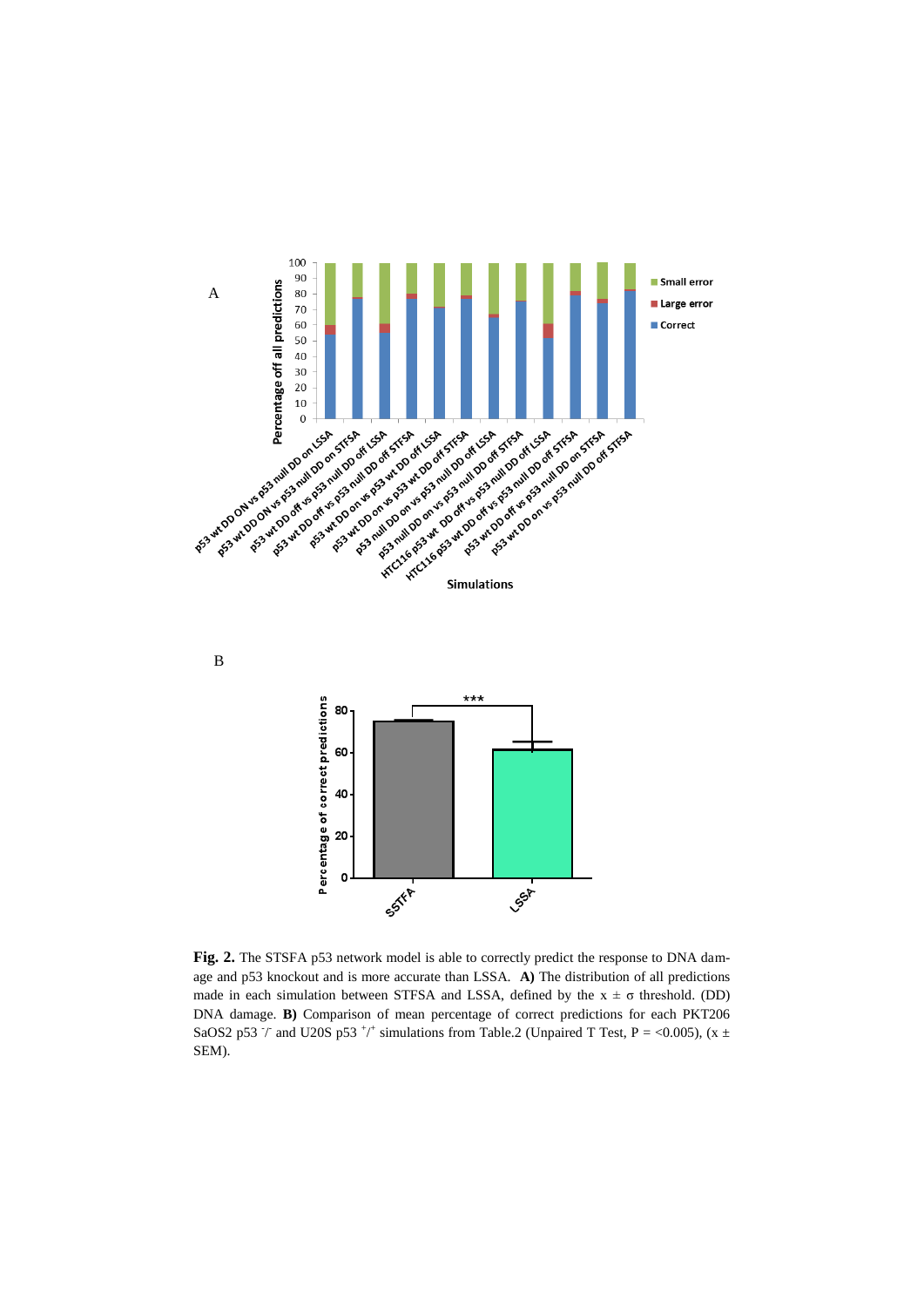#### **3.1** *In silico* **knock out analysis of anti-apoptotic genes**

Given the high level of predictive accuracy demonstrated by STFSA p53 simulations, *in silico* knock out (KO) analysis of anti-apoptotic genes was carried out to identify potential novel therapeutic targets (Fig.3). Apoptosis is well studied and is the most clinically relevant anti-proliferative program. Thus identification of apoptotic drug candidates is pivotal to effective cancer therapies. Genes that affected only the apoptotic pathway with little effect on the rest of the network were chosen: CKS2, IER3, C12orf5, WWP1, PSEN1, EPHB4 and PRSS50. CKS2 (essential for cyclin dependent kinase function), WWP1 (E3 ubiquitin ligase, regulates several tumor associated proteins) and EPHB4 (angiogenesis factor) were considered as potential chemotherapeutic targets [21, 22, 23]. KO analysis in the various target node deletion backgrounds demonstrated increased apoptotic  $log_{10}$  FC scores compared to wildtype background. Little effect on the rest of the network was observed in each simulation indictitave of them as potential candidates for drug development in human osteosarcomas.



**Fig. 3.** Log<sub>10</sub> fold change of STSFA activity scores for apoptosis and the  $x + \sigma$  threshold for each in *silico* gene knockout. Increased apoptotic scores were observed in target gene deletion backgrounds.

## **4 Discussion**

Here we have applied a novel algorithm [16] to the recently described PKT206 p53 interactome. We have investigated STFSA predictive strength using raw expression data from U2OS p53 +/+ and SaOS2 p53 -/-, and HTC116 colon cancer p53 null and wildtype cell lines [11]. Finally, we have compared STFSA to LSSA for model performance.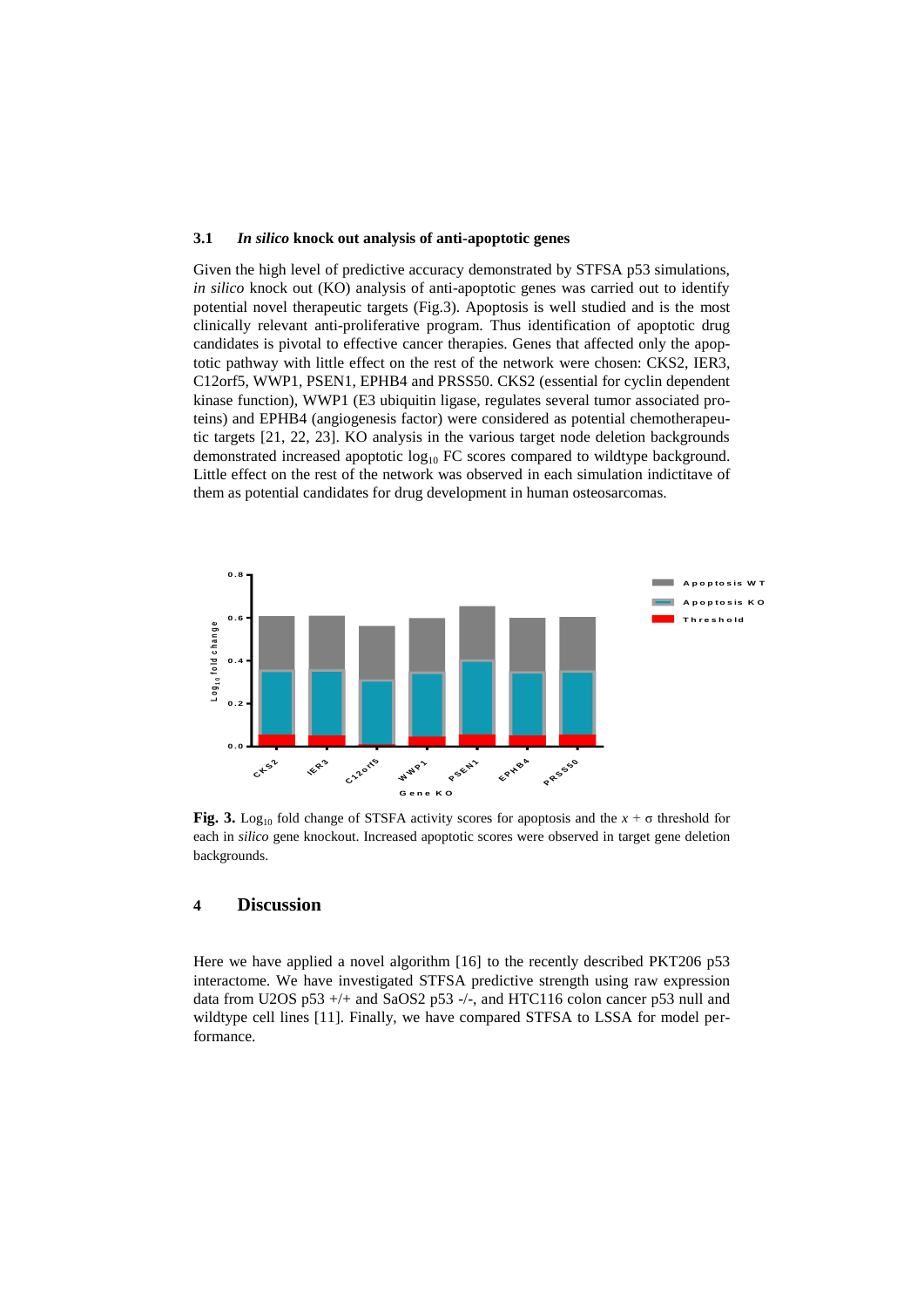Dynamic biological phenomena such as cancer display considerable system complexity and heterogeneity. Multivariate dysregulation of signaling pathways governing fundamental cellular processes are typical to such processes [24, 25]. Thus, *in silico* representations must encode mathematical models of a quantitative nature for true representation [26]. The STFSA p53 interactome described here has accurately predicted overall p53 system attributes in response to DNA damage inducible pathways when compared to gene expression data. These results provide a semi quantitative representation of the p53 system as opposed to the qualitative Boolean approach. Furthermore, to investigate potent anti-apoptotic candidates, we simulated *in vivo* mutations of target nodes in various *in silico* knock out backgrounds. Here we describe WWP1, CKS2 and EPHB4 as putative cancer drug targets in human osteosarcomas.

Greater predictive ratios were obtained utilizing STFSA than LSSA, achieved by incorporation of quantitative processes during signal flow pathway analysis not considered in LSSA. Deterministic qualitative models such as Boolean often fail to capture the heterogeneity and stochasticity associated with large 'omics' driven biochemical networks. Boolean logic assigns static gene states only, of ("on/1") and ("off/0") corresponding to expressed or non-expressed respectively, thus are limited for true system representation. Discrete models provide good approximation of the qualitative behavior of the system [12, 14]. These networks may be represented by directed graphs where transfer states of edges are derived using logical operators AND, OR and NOT [13]. In naïve Boolean models no reaction rates are incorporated in transfer functions, thus no kinetic parameters are required. This simplicity allows for large scale modelling, and has been applied successfully to cancer networks [27, 28, 29]. However, Boolean models have limitations. Differential gene expression exhibits considerable inherent stochasticity and ambiguity, thus cannot be described sufficiently by two states. Poor predictive accuracy may be a consequence of the inference of deterministic functions. Indeed, many simplistic approaches appear robust when analyzed *in silico*, however display considerable reduced enactment once applied to experimental 'omics' data and, can only be applied for approximates and statistical system analysis rather than experimental representation [30,31].

The STFSA captures gene dynamics, of an empirical approach utilizing 'omics' data driven gene enrichment of a particular pathway. It incorporates stoichmetric processes as score partitions, stimulating cellular signal flow on cyclic pathway topology rather than static node states of steady state expression models. Even so, limitations of STFSA were observed since there remain incorrectly predicted genes. Those identified were in the majority downstream and connected only to p53. Considering the plethora of upstream genes influencing p53 activity this is not surprising, with any small node error traversing to p53. One factor to consider is that p53 has several isoforms differing at the N and C termini arising from the presence of a second promoter in intron one, alternative mRNA splicing and translation initiation, due to numerous post translational modifications [32, 33, 34]. The PKT206 p53 node represents all gene isoforms. Different isoforms have distinct roles and binding partners,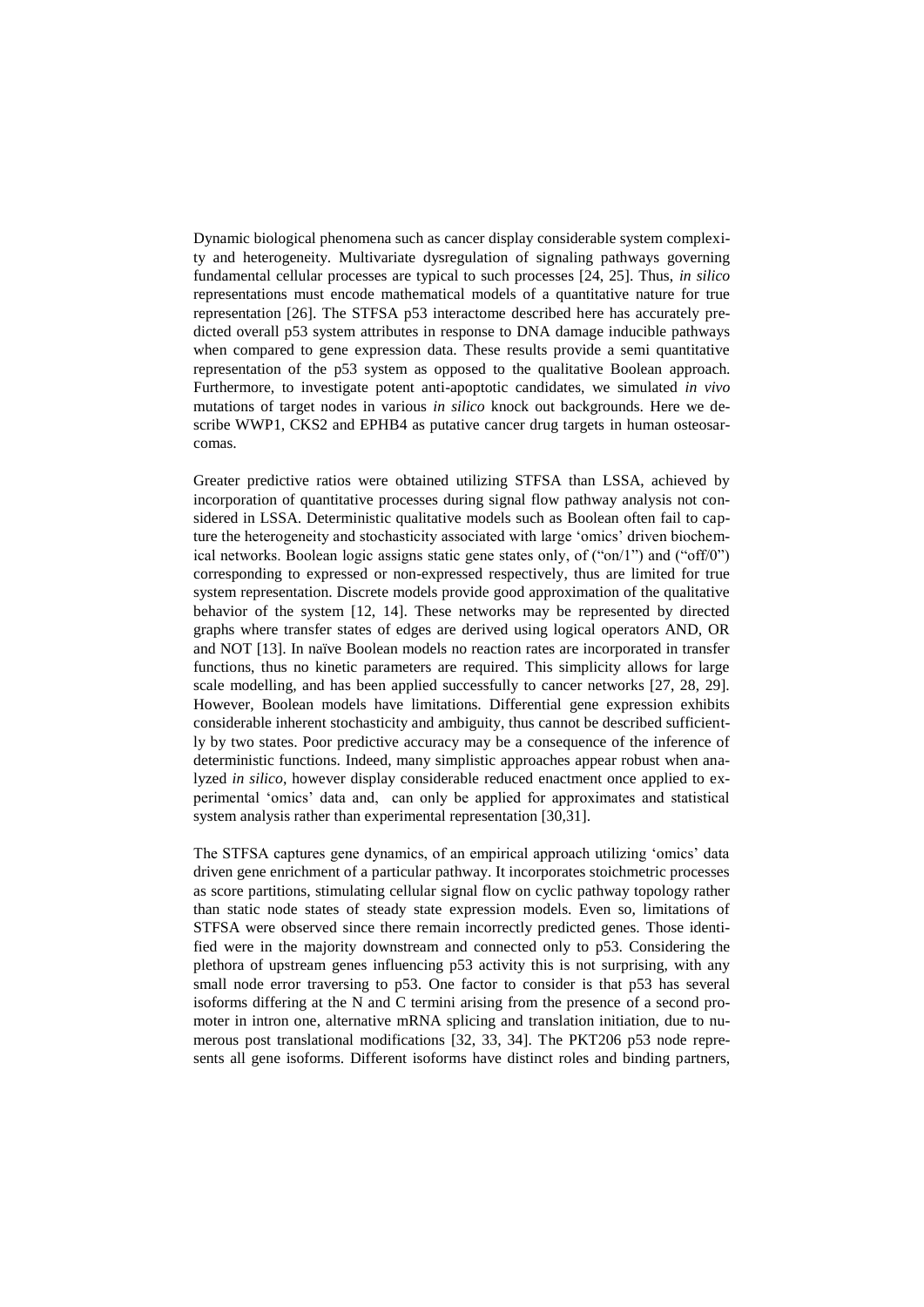thus amalgamation into one node may compromise its ability to simulate the response of signaling pathways to changes in experimental conditions. Consideration of integration of these isoforms may resolve such network limitations. Nevertheless, the STSFA model described here provides a more robust and semi quantitative representation of the p53 interactome. This offers a promising platform for a fully quantitative, predictive transcriptional p53 model. Moreover, with the availability of high throughput methodologies, use of 'omics' data with STFSA p53 pathway analysis provides the next step for superimposition of individual expression data. This may be of greater clinical relevance for personalized targeted cancer therapy in p53 wildtype and negative tumors.

## **References**

- 1. Levine, A.: p53, the cellular gatekeeper for growth and division. Cell. 88, 323-331 (1997)
- 2. Linzer D., Levine A.: Characterization of a 54K dalton cellular SV40 tumor antigen present in SV40-transformed cells and uninfected embryonal carcinoma cells. Cell. 17, 43-52 (1979)
- 3. Riley, T., Sontag, E., Chen, P., Levine, A.: Transcriptional control of human p53-regulated genes. Nat Rev Mol Cell Biol. 9, 402-12 (2008)
- 4. Vogelstein, B., Lane, D., Levine, A.: Surfing the p53 network. Nature. 408, 307-10 (2000)
- 5. Yee, K., Vousden, K.: Complicating the complexity of p53. Carcinogenesis. 26, 1317– 1322 (2005)
- 6. Appella E., Anderson, C.: Post-translational modifications and activation of p53 by genotoxic stresses. Eur J Biochem. 268, 2764–2772 (2001)
- 7. Wang, E.: A roadmap of cancer systems biology. In: Wang, E (eds) Cancer systems biology (2010) 1<sup>st</sup> Ed, pp. 3-31. CRD press Co., Boca Raton (2010)
- 8. Fumia, H., Martins, M.: Boolean network model for cancer pathways: Predicting carcinogenesis and targeted therapy outcomes. PLoS ONE. 8, e69008. (2013)
- 9. Plotz, R., Naumann, M.: Dynamics of p53 and NF-κB regulation in response to DNA damage and identification of target proteins suitable for therapeutic intervention. BMC Syst Biol. 6, 1-34 (2012)
- 10. Lev Bar-Or, R., Maya, R., Segel, L., Alon, U., Levine, A., Orren, M.: Generation of oscillations by the p53-Mdm2 feedback loop: a theoretical and experimental study. Proc Natl Acad Sci. 97, 11250-11255 (2000)
- 11. Tian, K., Rajendran, R., Doddananjaiah, M., Krstic-Demonacos, M., Schwartz, JM.: Dynamics of DNA damage induced pathways to cancer. PLoS ONE. 8, e72303. (2013)
- 12. Kauffman, S.: Metabolic Stability and Epigenesis in Randomly Constructed Genetic Nets. J. Theo. Bio. 22, 437 – 467 (1969)
- 13. Klamt, S., Haus, U., Theis, F.: Hypergraphs and cellular networks. PLoS Comput Biol. 5, e1000385. (2009)
- 14. Albert, I., Thakar, J., Li, S., Zhang, R., Albert, R.: Boolean network simulations for life scientists. Source code for Biology and Medicine. 3, 1-8 (2008)
- 15. Bachmann, J., Raue, A., Schilling, M., Becker, V., Timmer, J., Klingmuller, U.: Predictive mathematical models of cancer signalling pathways. J of Intern Med. 271, 155-165 (2011)
- 16. Isik, Z., Ersahin, T., Atalay, V., Aykanat, C., Cetin-Atalay, R.: A signal transduction score flow algorithm for cyclic cellular pathway analysis, which combines transcriptome and ChIP-seq data. Molecular bioSystems, 8, 3224-31 (2012)